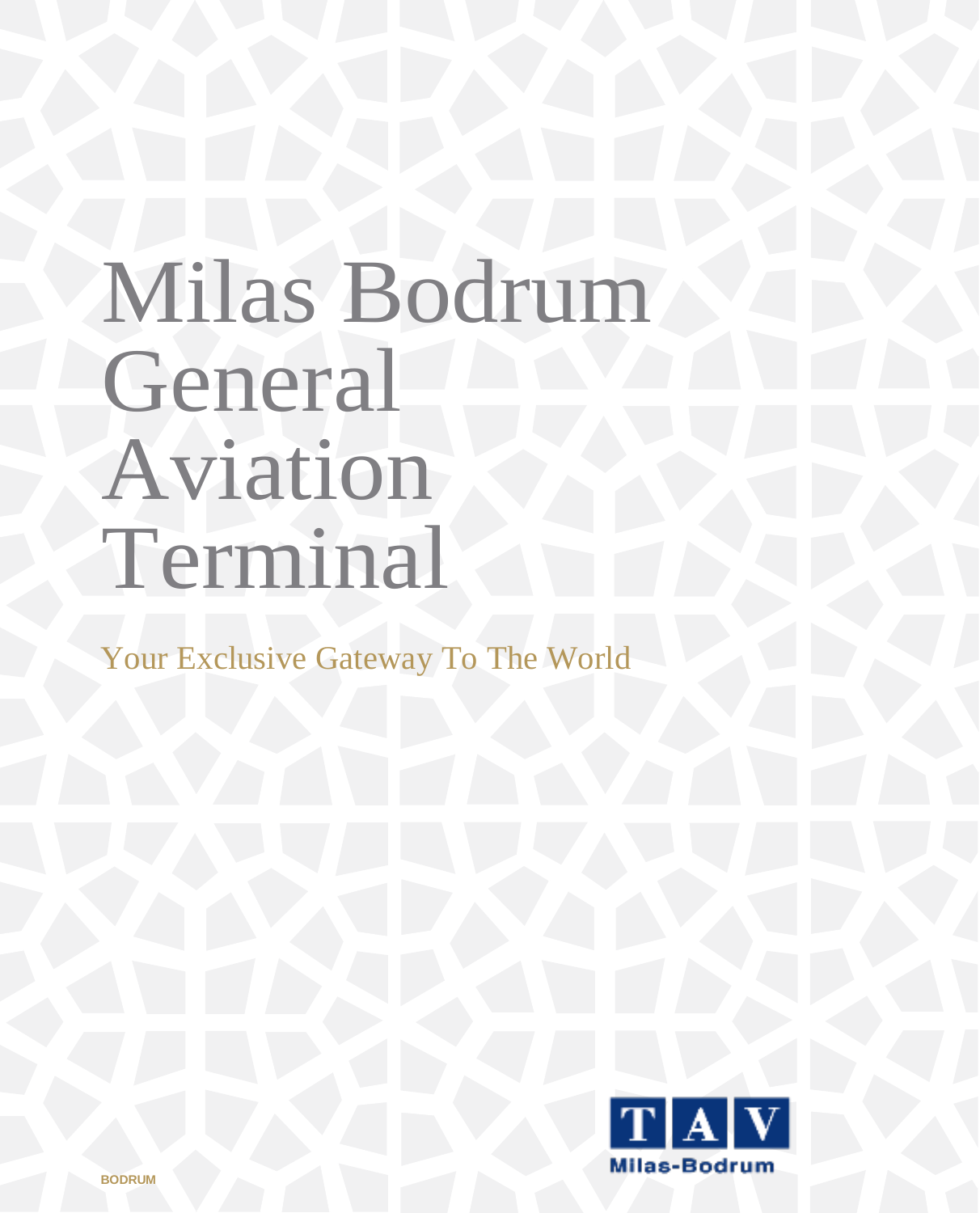

## OTHERS WISH YOU A NICE TRIP; WE GIVE YOU A UNIQUE ONE.

TAV General Aviation Terminals offer you the most exclusive gateways to the world from the three major cities of Turkey. In our domestic and international terminals with separate waiting lounges designed to provide our VIP guests with the best service possible before and after flights, we have thought of everything to ensure your comfort.

Welcome to the world of privileges of the TAV General Aviation Terminals, where you can spend a pleasant, hassle-free time at the airport.